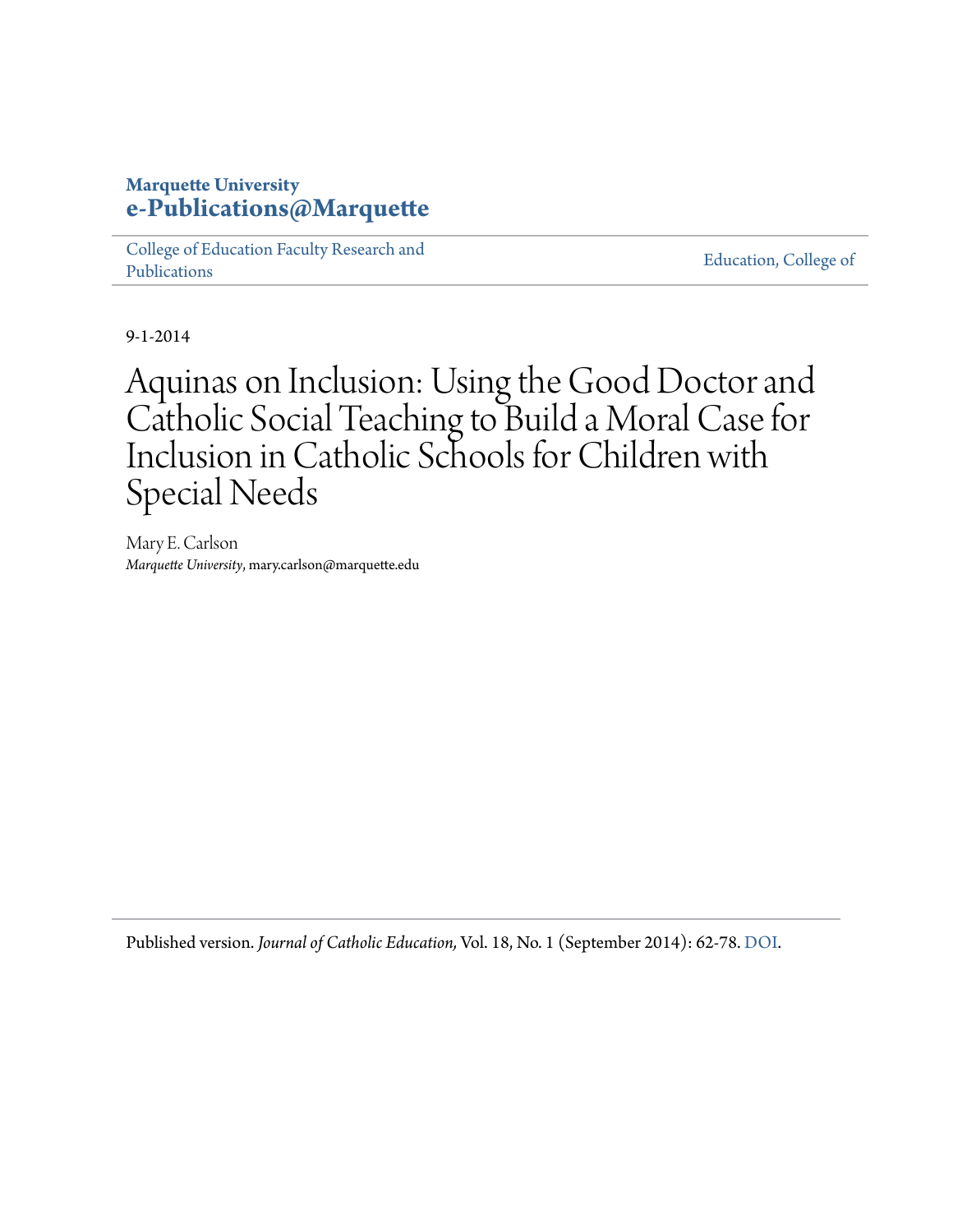# **Aquinas on Inclusion: Using the Good Doctor and Catholic Social Teaching to Build a Moral Case for Inclusion in Catholic Schools for Children with Special Needs**

Mary Carlson Marquette University

*This article discusses the present status of students with disabilities in Catholic schools. It then builds the case, based upon the teachings of St. Thomas Aquinas and Catholic Social Teaching, that Catholic Schools, to remain true to Church teachings, must offer special educational services. The article concludes with recommendations for research and practice related to inclusion in Catholic schools.* 

#### **Keywords**

Aquinas, Catholic social teaching, inclusion, Catholic schools, students with special needs

In the theological tradition of prophetic writess III hay terms, what one<br>might call speaking truth to power—some thinkers are pointing to what<br>seems to be a conflict between Christian theological ethics (which in-<br>cludes n the theological tradition of prophetic witness—in lay terms, what one might call speaking truth to power—some thinkers are pointing to what seems to be a conflict between Christian theological ethics (which inlic schools. Since "the aim of …research…is to engage in a conversation with those who may not be eager to change their minds, but who, for good reasons, will," (Booth, Colomb, & Williams, 1995, p. x), I hope to convince Catholic school leaders (and the Archdiocesan officials who sponsor them), through application of Christian theological ethics and Catholic Social Teaching (hereafter, CST), that it is imperative that they offer inclusive services for children diagnosed with special needs. In order to make a more compelling case for those who might find the more modern emphasis of Christian theological ethics less than convincing, this paper will use several of the teachings of St. Thomas Aquinas, (a Doctor of the Church) which are often quoted in the official letters and encyclicals of the Church hierarchy.

 The first section of the paper will briefly summarize the status of special education in Catholic schools. The second section will present a brief summary of the tenets of CST, its legitimacy of application to inclusive edu-

*Journal of Catholic Education,* Vol. 18, No. 1, September 2014, 62-78. This article is licensed under a Creative Commons Attribution 3.0 International License. doi: 10.15365/joce.1801042014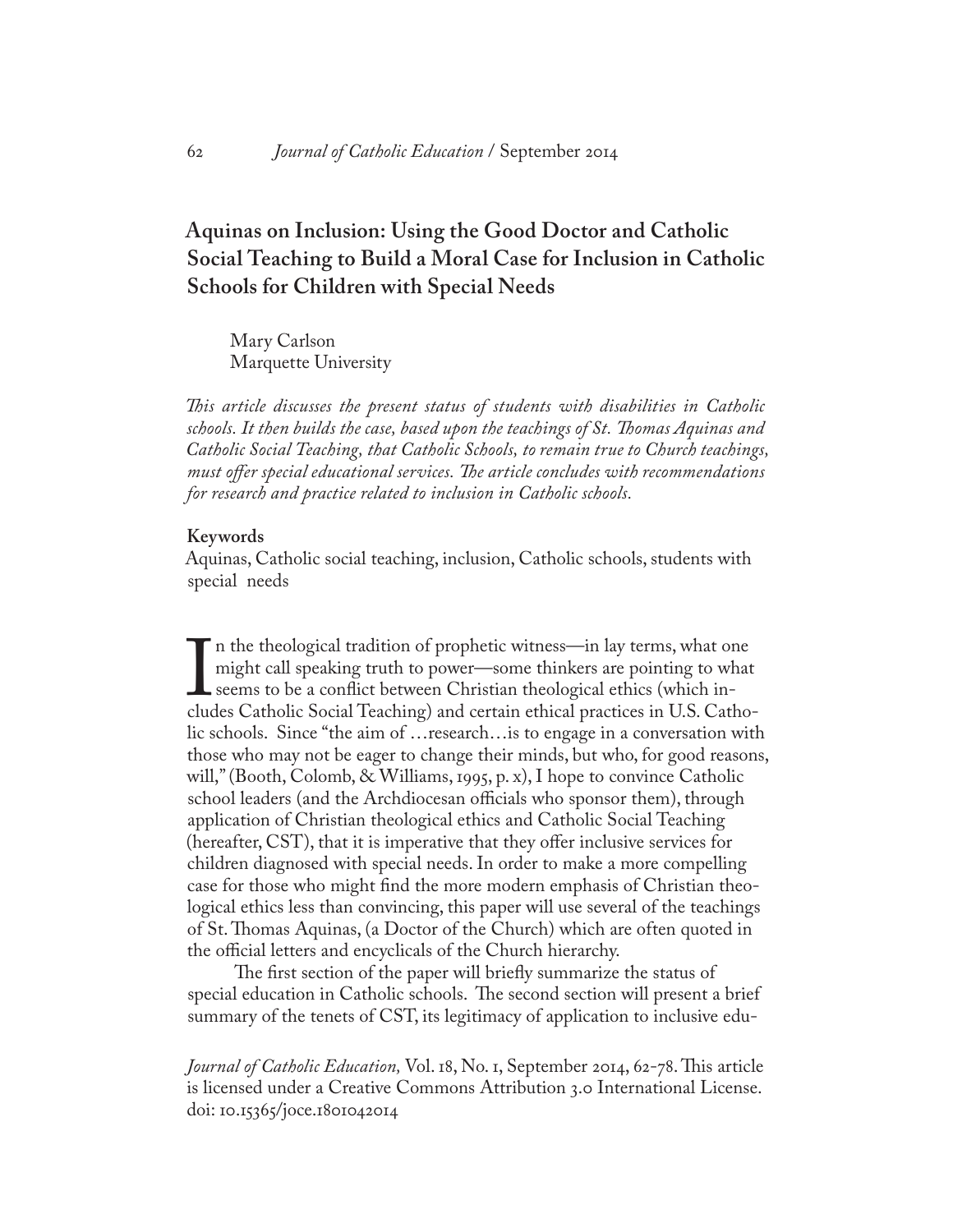cation in Catholic schools, and the criticism of one type of Christian theological ethics often used when supporting disability rights, liberation theology. The third section will explore in greater depth the Thomistic teachings upon which the arguments in this paper are based.

### **The State of Special Education in Catholic Schools**

 The U.S. Department of Education's Report, *The Condition of Education 2013*, released by the National Council for Education Statistics estimated that over 13% of U.S. students require special education services (Aud, Wilkinson-Flicker, Rathburn, Wang, & Zhang, 2013). However, a preliminary review of the literature indicates that most Catholic schools do not offer a range of services (hereafter referred to, interchangeably, as inclusive services and special education/al services) for students diagnosed with special (or exceptional) needs. Also, there is not a great deal of literature about what has been historically, or is currently, being offered. While there is a growing body of literature calling for more inclusive services (Scanlan, 2009) a search found fewer than 20 references written in the past 25 years that specifically address the issues of how many children are being served in U.S. Catholic schools. *The Condition of Education 2013* Report states that 95% of students diagnosed with disabilities are in public schools, and roughly 1% are in private schools; the remainder mostly attend specialized schools (Aud et al., 2013). DeFiore reported in 2006 that the United States Conference of Catholic Bishops (USCCB) grouped 7% of the Catholic School population as having "learning disabilities"<sup>1</sup> (DiFiore, 2006, p. 454). Thus, even the most optimistic statistics indicate that Catholic schools are providing services for, at most, only roughly half of the percentage of students who are diagnosed with special needs.

#### **Catholic Social Teaching and Application to Offering Inclusive Services**

 The tenets of CST are radically inclusive, based largely upon Jesus' teachings about the Kingdom of Heaven (also called the Reign of God, The Reign of Heaven, the Kingdom of God, or in Greek, *Basileia*), such as the Sermon on the Mount (e.g., Matt 5:1-12) and the Last Judgment (e.g., Matt

<sup>1</sup> There are numerous reasons why these figures differ so widely, and the purpose of this summary is not to examine or explain the differences, but to point out both the dearth of services and the dearth of research on inclusive services offered in Catholic schools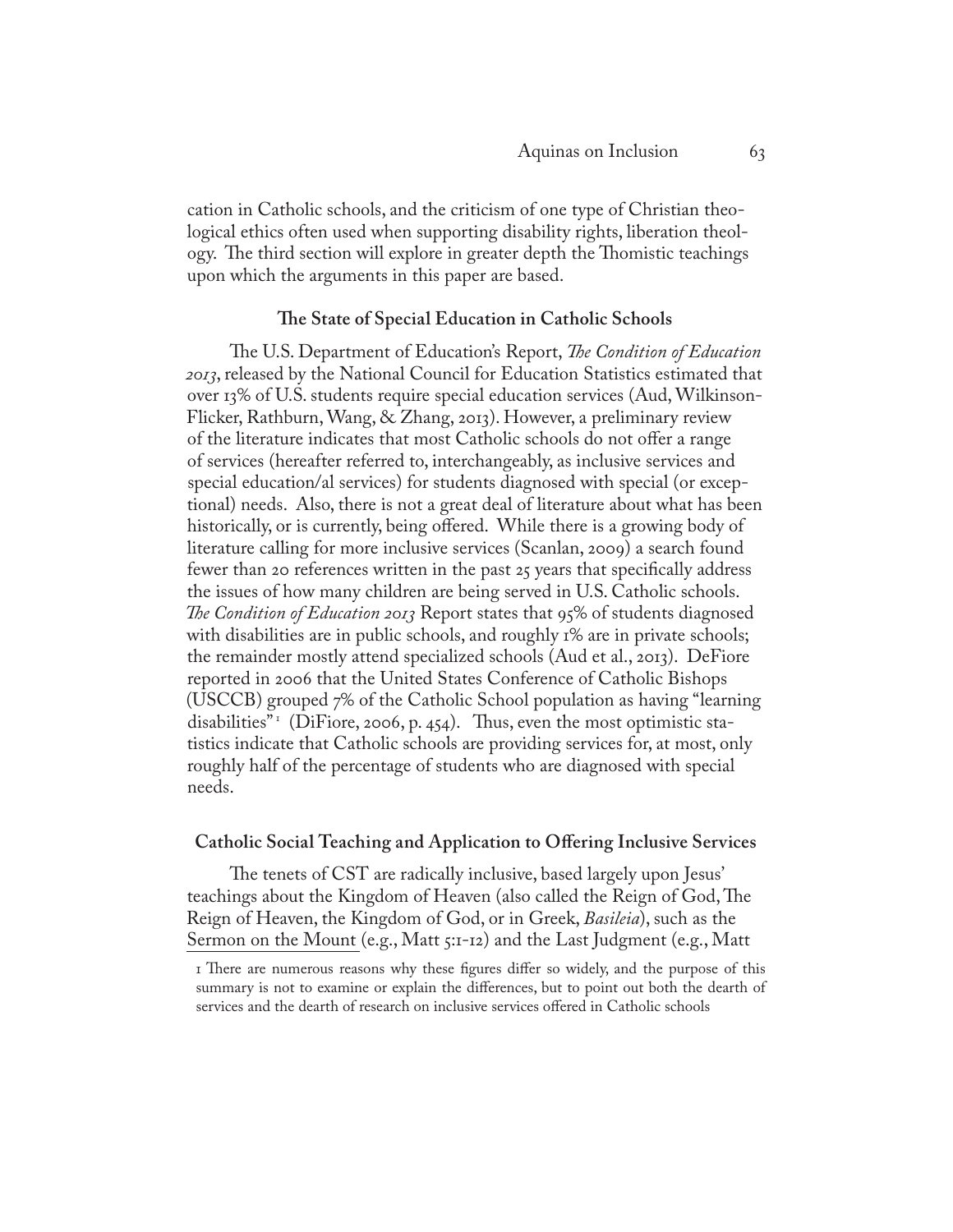25: 31-46). According to the U.S. Council of Catholic Bishops (USCCB, 2014), there are seven basic themes of CST:

- 1. A consistent ethic of life, with a commitment to love each person (made in the image and likeness of God), at each stage of life, according to her/his human dignity;
- 2. The right of all to participate in family, community and social/ political/religious life in order to reach the full flourishing of their humanity;
- 3. The duty of Catholics to seek the common good, to make sure that the "things required for decency" and basic human rights are assured to all;
- 4. A preferential option for the poor, based on the idea from Matthew's gospel (Mt 25: 31-46) that we will be judged on how we treated the "least" in this world;
- 5. The right to work and the rights of workers to be treated with dignity, to form associations, and to enjoy wages and benefits which ensure a decent standard of living;
- 6. Solidarity, or the commitment to stand with all in the world for peace and justice; and,
- 7. The stewardship of all of God's creation.

 CST is a body of teaching, which, while heavily dependent on sacred Scripture, is largely encapsulated in papal encyclicals and letters dating back to 1891 and in letters from various Catholic bishops' conferences. Those, in turn, are based upon Scripture and magisterial teachings (those teachings by theologians of the past, including Aquinas', which are accepted as part of Church doctrine). Although CST is a relatively large body of teaching, it is only a subset of Christian theological ethics, which also includes the work of Catholic theologians (and sometimes theologians from other faith traditions), not all of which are part of official Church teaching. In sum, CST might be called officially Church-sanctioned teaching on social issues.

 One might ask how CST is relevant to the issue of offering inclusive services in Catholic schools. As Brady (2008) observed in considering appropriate responses to societal problems, "Catholics have formed parallel institutions that provide services," and "that advocate for the poor or marginalized in society" (pp. 44-45). So, if the Church creates parallel institutions (such as hospitals and schools) to meet social needs, those institutions must serve the people most in need. Simply pointing out to others the need for services (in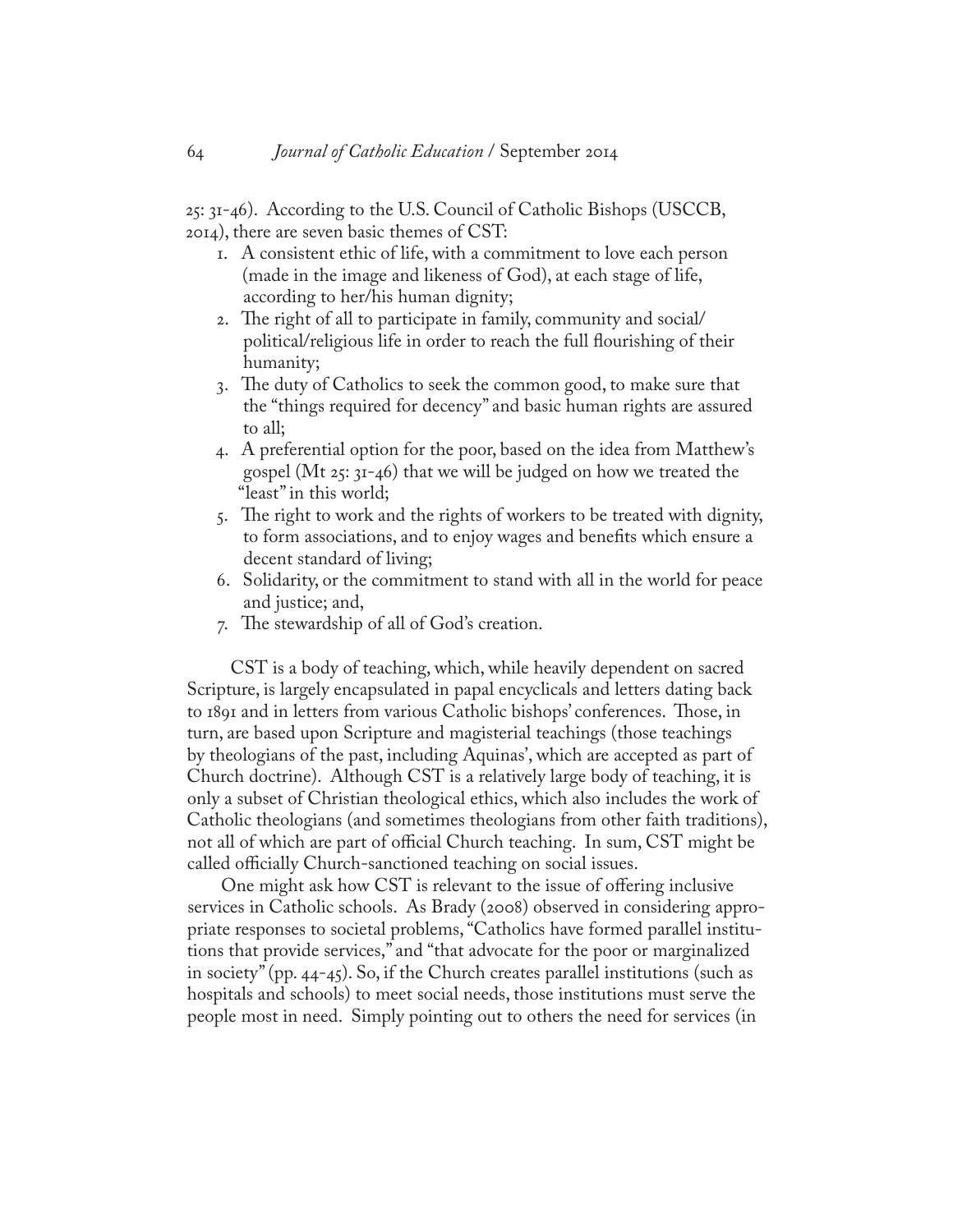this case, special educational services) is not enough. In the apostolic letter *Octogesima Adveniens* (1971), Pope Paul VI issued a call to action:

It is not enough to recall principles, state intentions, point to crying injustice and utter prophetic denunciations; these words will lack weight unless they are accompanied for each individual by a livelier awareness of personal responsibility and by effective action...The Church invites all Christians to take up a double task of inspiring and innovating in order to make structures evolve so as to adapt them to the real needs of today. (no. 48)

 In that same letter, Paul VI exhorted readers to honor the need in all persons for equality and participation as expressions of God-given human dignity and freedom. "While progress has been made inscribing these two aspirations in deeds and structures, various forms of discrimination continually reappear" (Brady, 2008, p. 149). In an earlier document, *Gaudium et Spes* (1965), which arose from Vatican Council II, Paul VI affirmed the dignity of all persons, each of whom are created in the "image of  $God$ " (Gen. 1:27) and share the same nature and origin:

Every type of discrimination, whether social or cultural...is to be overcome and eradicated as contrary to God's will…Although rightful differences exist between men, the equal dignity of persons demands that a more humane and just condition of life be brought about. (no. 29)

 Thus, CST, particularly in its first three themes regarding the dignity of persons, the right to full participation, and the responsibility to seek the common good, is an appropriate body of teaching to reference. Special education in Catholic schools embodies a societal need for the common good in an area where the Church has created parallel institutions, and recognition of human dignity through participation.

 CST and Liberation Theology are both part of Christian theological ethics. Liberation theology has been particularly useful in other writings examining the question of inclusion in Catholic schools as a hermeneutic lens to look at perceived institutional injustices. Liberation theologians originally began in the 1970s to address societal and institutional inequalities in South America by looking through the eyes of the poor and downtrodden (Brady, 2008). One of the causes of injustice pointed to by liberation theologians was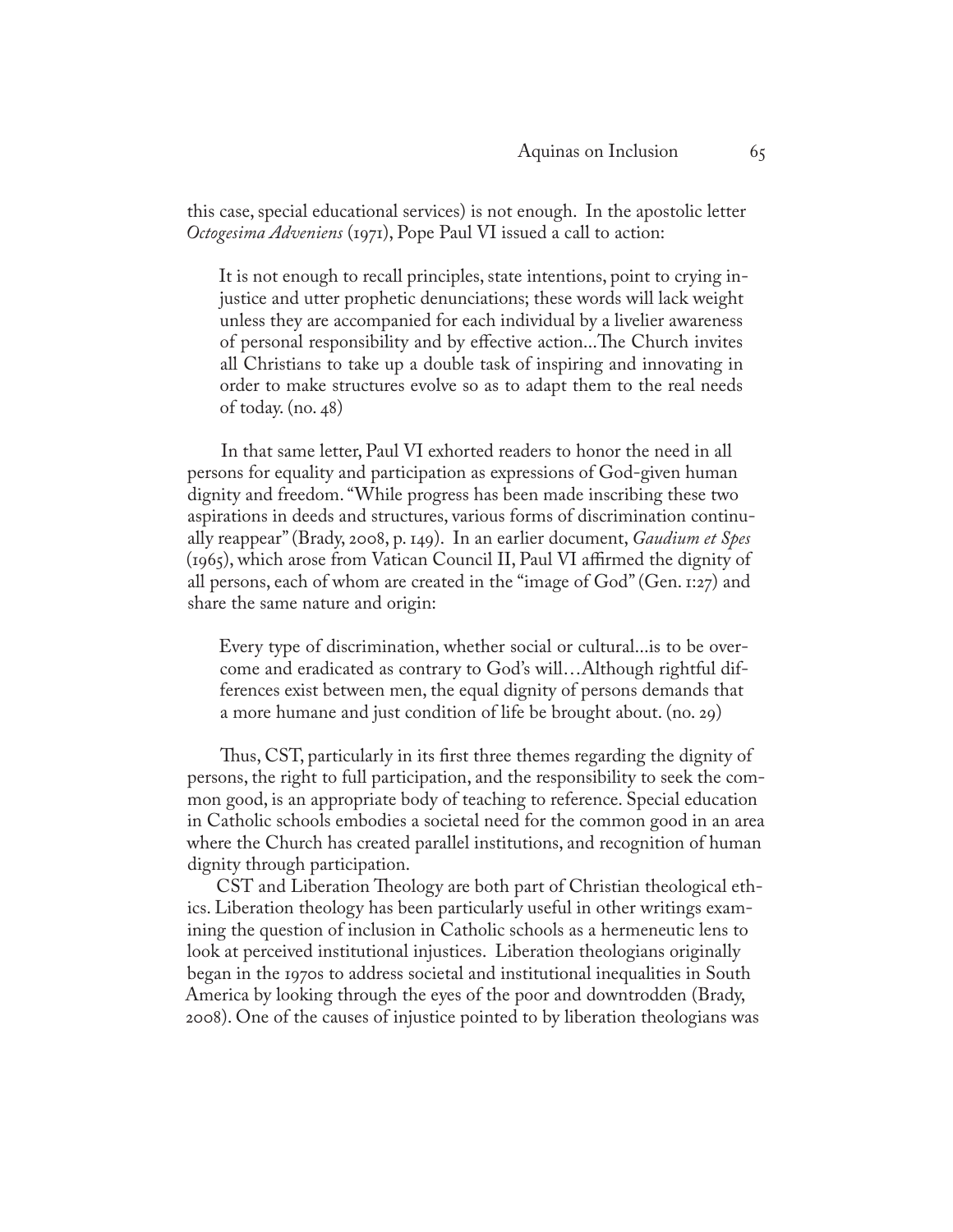a lack of representation (hence, of participation) of marginalized groups in decision-making bodies or institutional structures. For instance, one sometimes inadvertent reason that discrimination occurs against the disabled (and against other marginalized groups) is that those who are marginalized are not always among those who establish policies. While the Catholic bishops of the United States issued a pastoral statement in 1978, reaffirmed in 1988 and expanded in 1995 (USCCB, 1978/1995) addressing the dignity, needs, and rights of those with disabilities, the language used does not necessarily reflect the current sensibility of language used in light of the Disability Rights Movement. Even this paper uses the scriptural term "the least among us" to justify inclusion.2 In their pastoral statement, even though the intention is to be caring and to provide service, the use of "case" below might be taken to refer to persons rather than situations:

 In the course of making pastoral decisions, it is inevitable that pastoral care workers will encounter difficult cases. Dioceses are encouraged to establish appropriate policies for handling such cases which respect the procedural and substantive rights of all involved, and which ensure the necessary provision of consultation. (NCCB/USCCB, 1995 General Principles, no. 7 )

 While liberation theologies are especially useful when examining issues such as the language used when dealing with people who might be considered among "the least," these theologies have come under criticism from some in the Catholic hierarchy. The main areas of criticism regard a view by the Vatican that these theologies place more emphasis on the removal of earthly burdens than the burdens of one's soul and the perception that liberation theologies are associated with Marxism (Congregation on the Doctrine of Faith, 1984). So, in order to convince those Catholics who would reject an argument from liberation theology, this paper will turn to the teaching of St. Thomas, "The Holy Doctor," for the doctrine underlying much of CST.

 To set the stage for my argument, the fact that exclusionary policies exist in many Catholic schools, whether just or not, has been established here and elsewhere. If the Catholic Church in the US has created schools that call themselves Catholic, how can they discriminate against children diagnosed

<sup>2</sup> It is important to note that this phrase is an artifact, and by no means characterizes the author's view, nor should it be taken to characterize the Church's view on those diagnosed with special needs.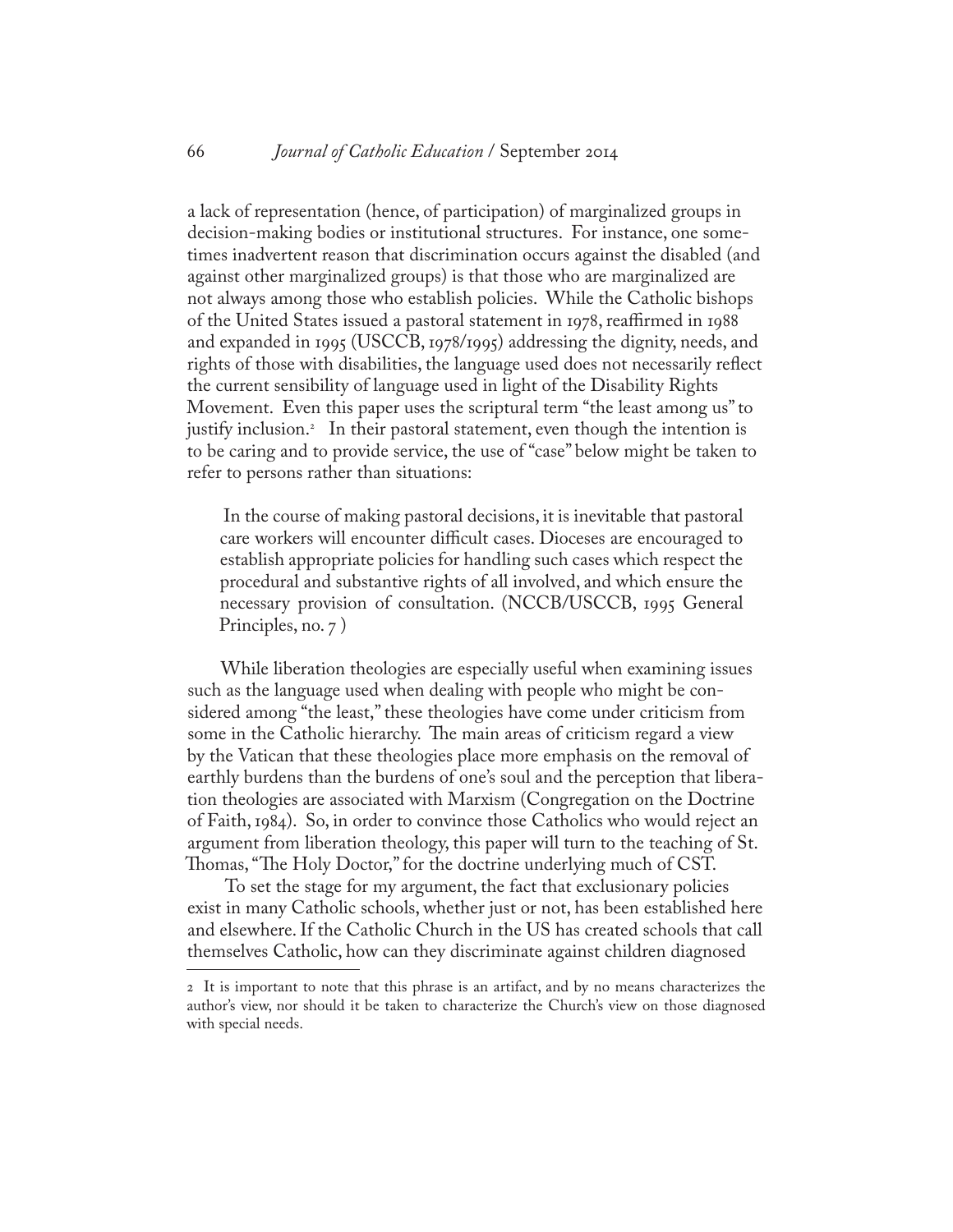with special needs and remain true to Catholic social teaching, which supports the dignity of each person? In the existing literature, administrators' most commonly stated reasons for not offering inclusive services deal with lack of funding for teacher training, hiring personnel and modifying space (Durow, 2007). If the Church is called, by the principles of CST, to follow the radically inclusive teachings of Jesus, and does not, largely on the claim that there is not enough money, can that failure to include all be justified?

### **A Brief Exploration of Thomistic Doctrines Applied to Inclusive Programs in Catholic Schools**

 In some ways, it may be a fool's errand to try to answer the question WWTD? (What would Thomas do?) in an age so far removed from his. However, in a Church that has the history--and the credence--to keep constant its underlying principles while reinterpreting them in light of "signs of the times," educated Catholics should be able to find shared meanings upon which reasonable people could agree. Just as in any exegesis, this one could be accused of either "cherry-picking" or using only obscure teachings of St. Thomas to fit this particular argument. And, while there may be some truth to the cherry-picking argument, an effort has been made to use his thoughts on theology that are either: agreed upon (e.g., the two great commandments), recently discussed in the literature (e.g., the common good, rightful sharing of goods) or strongly associated with him (e.g., love is an act of the will). Thomas' writing on the greatest commandments (to love God and neighbor) from his sermon "On Perfection of the Spiritual Life" provide a good starting point:

There are two precepts of charity, one pertaining to the love of God, the other to loving our neighbor. These two precepts are mutually related, according to the order of charity... After God, we are obliged by charity to love our neighbor, to whom we are bound by special social ties, due to our common vocation to happiness. What charity obliges us to love in our neighbor is this: that together we may attain to happiness. (Clark, 1972, p. 501)

 In this short passage, themes common to both Aristotelian/Thomistic philosophy and Catholic social teaching are apparent. Thomas repeats Jesus' teaching on the two commandments that must be obeyed above all others: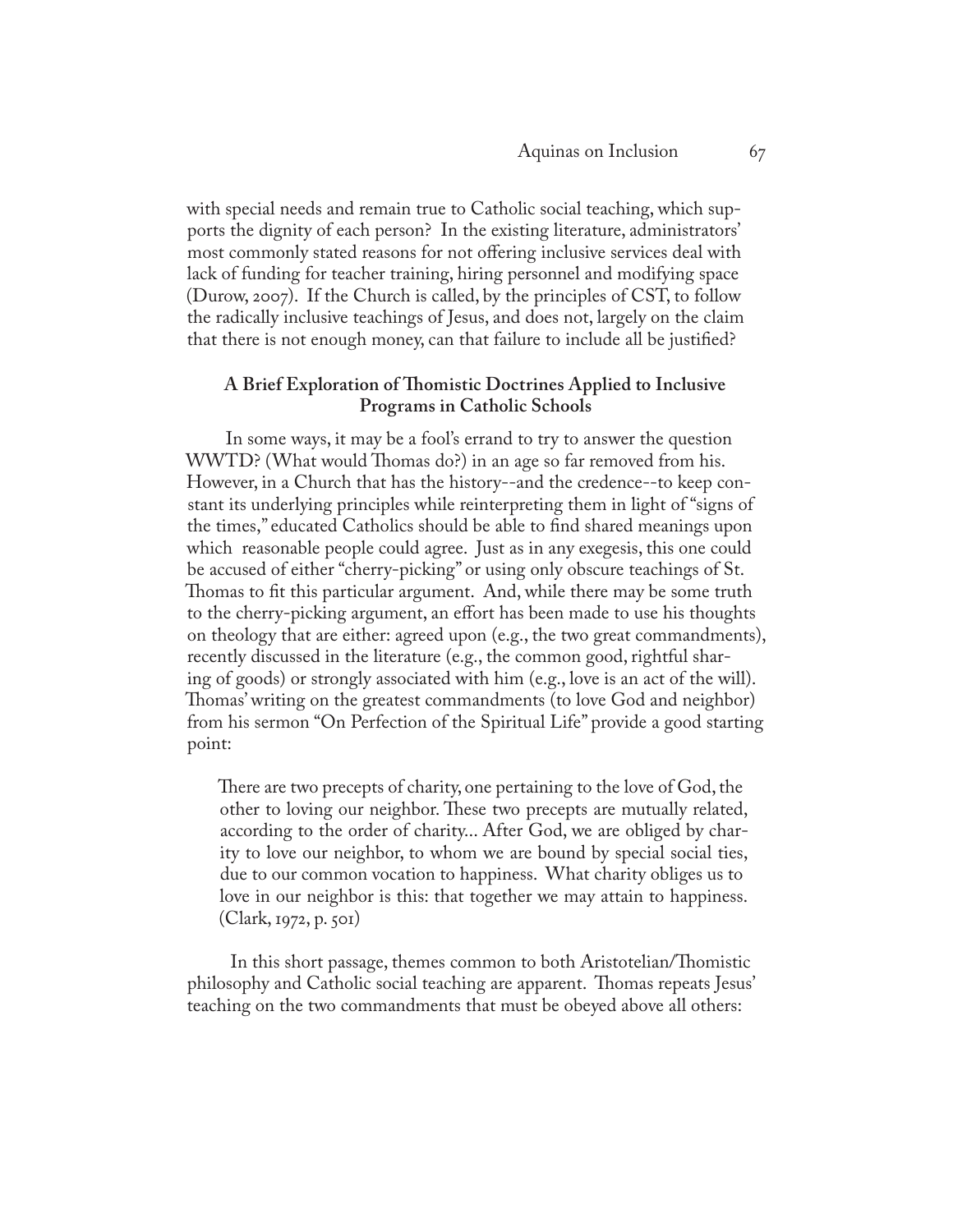love of God and of neighbor. The love of God is inexorably bound up with love of neighbor, whom people must love as themselves. Those who believe in God are bound together in communion and community while here on earth. If people love God they will act charitably towards their neighbors, and seek their neighbors' happiness as they do their own. But what does Aquinas mean by a "common vocation to happiness"?

 Happiness here doesn't refer to a fleeting feel-good-ism, but rather to what Aristotle, in his work *Nicomachean Ethics*, called *eudaimonia* (Aristotle, trans. 1999), or what is often translated as human flourishing. Until the final bliss in union with God is attained, one must be devoted to the happiness, or fullest flourishing, of neighbors. This notion of happiness is also reflected in the second theme of CST, the allowance for full participation of people in their various communities (spiritual, social, political) to allow them to fulfill their vocation of happiness, to become their best possible selves, or to flourish. The application to inclusion here lies in Aquinas's reminder of the responsibility to support the full flourishing of all. Thus, if what we supporters of Catholic education believe to be the best type of education is available to some children to help them to become their best selves, should not participation be open to all?

 Thus far, in the love of God and neighbor, Aquinas and CST bind us, as Catholics, together on the journey to seek happiness (which has been defined as flourishing), and may call Catholic educators to offer participation in inclusive services. But, while it is clear what should be sought for self and neighbor, how should one seek it? In his interpretation of the command to love one's neighbor, what might Thomas mean by love? Often, in thinking of love, many think of "falling in love," as in the seemingly effortless "young love" or "mother-love" which may occur without conscious effort. How does one come to love a neighbor as her/himself? In one of Thomas' most profound teachings, he turns the idea of "falling" in love on its head, and teaches that often it may have to be a purposeful act. In *Summa Theologica*, Aquinas writes that love is not always a natural occurrence, but that *love is an act of the will*:

And so love is naturally the first act of the will and of tendency, and therefore all other tending motions presuppose love as their source and root. (Aquinas, as cited in Clark, 1972, p. 159)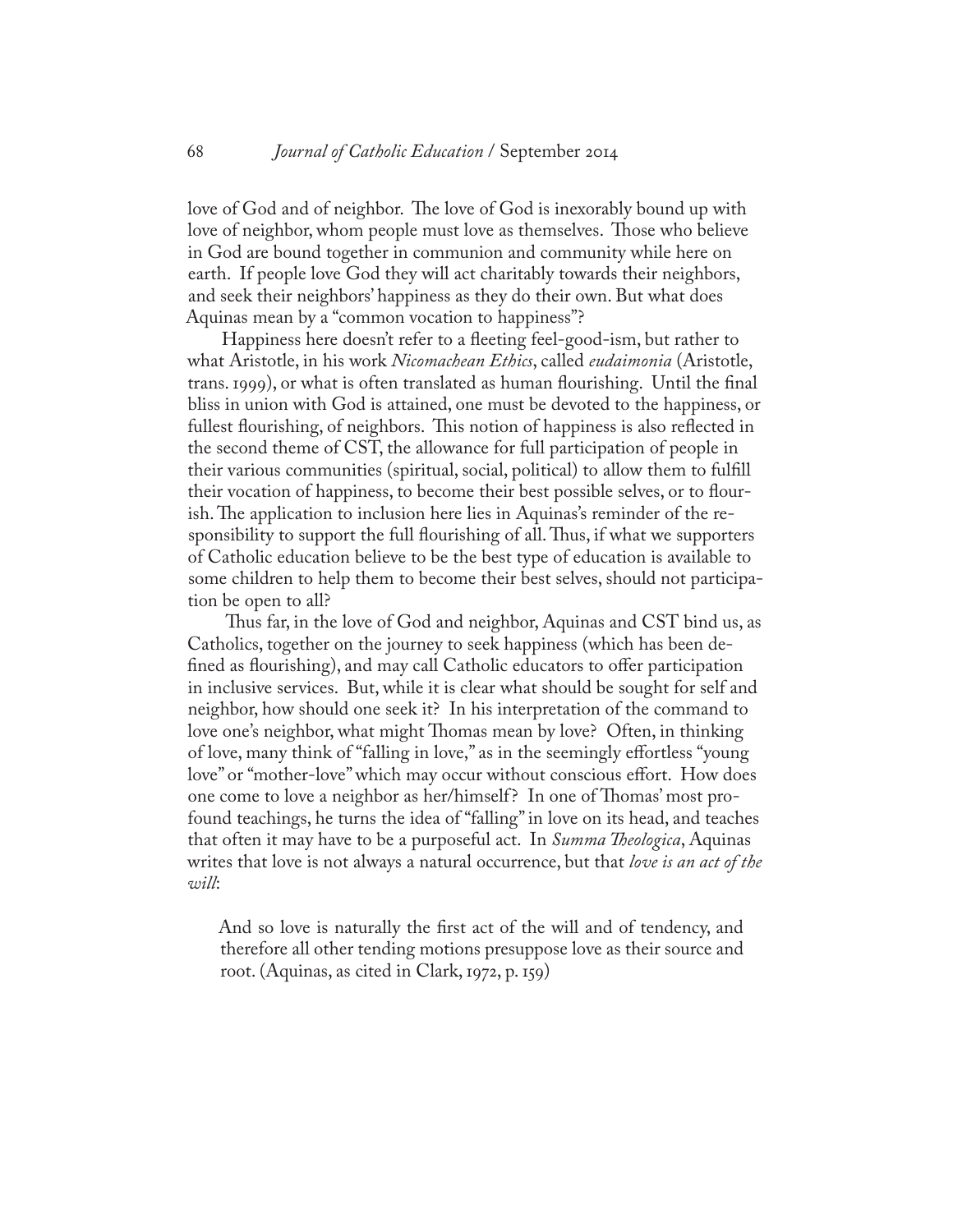And whenever anyone loves another he3 wills good to that other. In this way he is identifying the other with himself and considering the good done to that other as done to himself. Love then is a uniting force, since it joins the other to ourselves and relates his good to our own. And likewise the divine love is a uniting force because God wills good to others; (Aquinas, as cited in Clark, 1972, pp.159-60).

Love here seems to mean willing to another all the good that God would will to us, and that we would will to ourselves and our families. Those who come from an education or psychology background might relate this to the humanistic concept of unconditional positive regard. This will to regard children with dignity, this will to love them, means loving children on days when they are not even likable, continually reminding oneself to be guided by wanting what is best for them. Mother Teresa taught her sisters to see the face of Christ in everyone--therefore making them mindful that they should will the best for each human being. This echoes the first theme of CST, to recognize the divine image in each person, and treat each in a dignified manner. In making the case to offer special educational services in Catholic schools, I ask: if Catholic educators are willing themselves to love each person, to see the reflection of divinity in each person, then can schools that exclude those most in need be called Catholic?

 Thus far, the writings of Aquinas have been supportive of the first two themes of Catholic social teaching, which apply to offering inclusive services in Catholic schools; the right to be treated with dignity, and the right to full participation. The quotations used are interpreted here to say that in following the two great commandments (loving God and neighbor), Catholics are bound together in seeking our own and our neighbors' happiness, or flourishing. The journey to seek *eudaimonia* together is enabled by love, which is an act of willing the best for each person.

 Several concerns might arise at this point from the reader. Thomas was writing in the 1200s when schooling was not widespread among children *without* what are today called exceptionalities, much less for those *with* exceptional needs, so any opinion derived here is certainly extrapolation. Even if his thought would appear to side with inclusion as being the right thing to offer to students with exceptional needs, would it be good for children

 <sup>3</sup> Any instances of non-inclusive language found in this article are reproduced from the original text(s) and are not the preferred word choice of the Author or the Editors of the *Journal of Catholic Education*.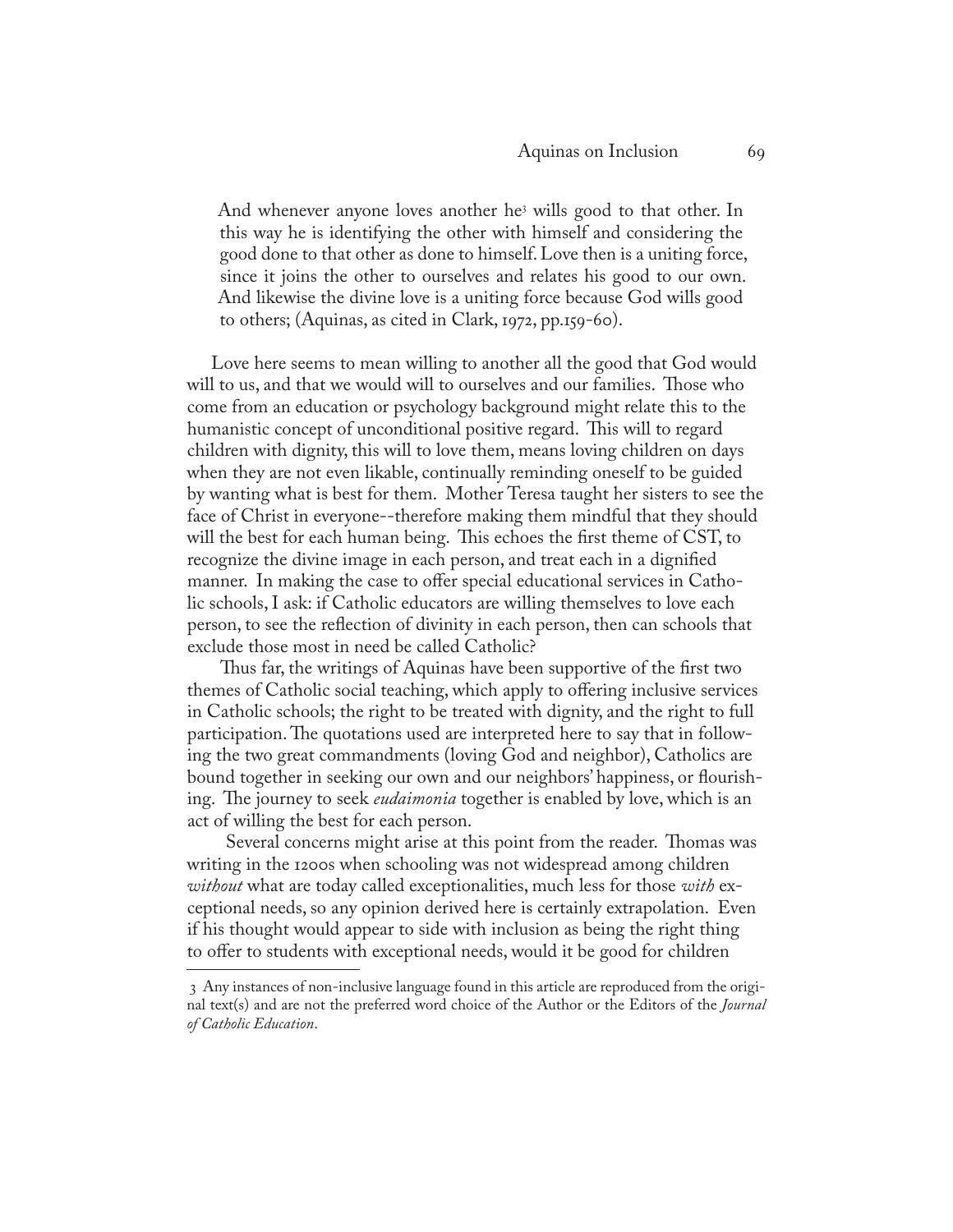without special needs—or would it harm *their* ability to become their best possible selves? Couldn't Catholic schools, in good conscience, continue to educate children without special needs through Catholic education, (which is offered in the belief that it will bring children to their fullest human flourishing), and assign children with special needs, for the good of the majority, to public schools which are legally bound to educate them and have existing programs? Here it becomes necessary to address the issues of individual human flourishing, the basic rights of all to goods and services, and the common good.

Before turning to Thomas to address those issues, it is necessary to look to science to help answer the question of whether other children in Catholic schools will come to harm, or at least be prevented from reaching their full human vocation, if exceptional children take up time and resources that would otherwise go to them. This is not an unreasonable question to ask, and research helps to answer it, at least partially. The overwhelming body of research on inclusion thus far indicates that, overall, inclusion is *at least* not harmful, and in many cases is a positive experience for ALL students, whether or not they are diagnosed as having special needs (Salend & Duhaney, 1999; Staub, 2005). In fact, Fraturra and Capper (2007) wrote that "Research suggests that educating students in…general education environments results in higher academic achievement and more positive social outcomes for students with and without disability labels" (p. 7). As encouraging as they may seem, these research findings do not answer administrators' concerns of where to find the funds to provide special education services, training, or personnel. However, it does remove the question of whether both the individual and common good are met through inclusive practices. Since in the access to full participation, there is little likelihood of harm to the common good of students, the next theme warranting exploration is Aquinas's teaching on the distribution of goods and services:

What belongs to human law cannot abrogate what is required by natural law or divine law. The natural order is founded by divine providence; material things are ordered to the alleviation of human needs. Therefore, the division of ownership of things that proceed from human law must not interfere with the alleviation of human needs by those things. Likewise, whatever a man has in superabundance is owed of natural right to the poor for their sustenance…Because there are many who suffer need, and because they cannot all be assisted from the same source, it is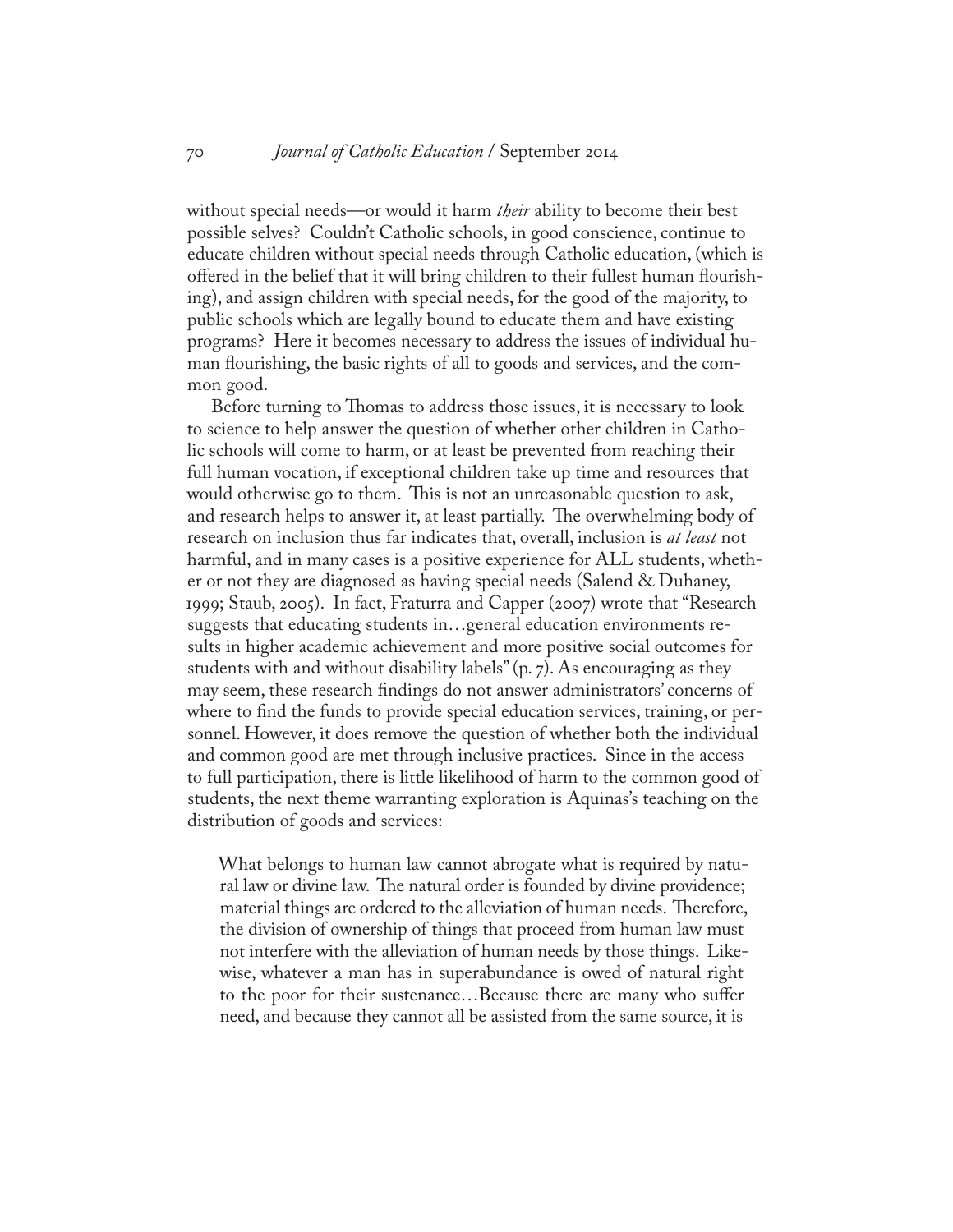entrusted to the will of the individuals to provide from their own wealth assistance to those suffering need. If, however, there is such an urgent and obvious need that there is clearly an immediate emergency for sustenance, as when any person is immediately endangered without means of alleviation, then he may legitimately take from another person's goods what he needs, either openly or secretly. Nor is this, strictly speaking, fraud or robbery (Aquinas, *Summa Theologica*, II-II, q.66, a.7.c).

 This is a rather long segment, and will require some exploration. The first three sentences are unequivocal: human law cannot rescind what is divinely ordered, and in the divine order, material things are meant to be used for the alleviation of human need and suffering for all. In other words, conscience cannot allow for responsibility to love one's neighbors by providing for their needs to be over-ridden by the fact that human law does not enforce that responsibility. In the case of Catholic schools, then, the moral requirement to serve the broadest spectrum of children possible cannot be negated simply because human law (the Individuals with Disabilities Education Improvement Act, or IDEIA, 2004) does not compel private schools to provide services to children with special needs. The next sentence from the quoted passage above, saying that wherever there exists a "superabundance" of something, those goods must be shared, might be problematic in making the moral case for inclusion. Do Catholic schools have a superabundance from which they must share? Far from having a superabundance, some Catholic schools struggle to keep their doors open--indeed, many have closed (Cruz, 2009)--while others have fared well either because of their location in wealthier areas, or because of state programs that allow funding to follow students into private schools (Anderson, 2012). The problem here seems to be both in a definition of superabundance, and beliefs about who "owns" whatever abundance is to be shared. 4

 Examining both the overall tone and the remaining three sentences of the quoted passage may aid readers' understanding. The challenge here is to change one's way of thinking. As Catholics, we are called to be in both community and communion with one another; Thomas Aquinas calls us to that community here, through the tone of this passage, in a particularly radical and egalitarian way. Not only are we our brothers' keepers, but our brother or sister may rise up and steal from us what is necessary to human flourishing if we do not offer it—and in such a case, it is not even considered stealing!<sup>5</sup>

Examined in this way, funding for Catholic schools does not only be-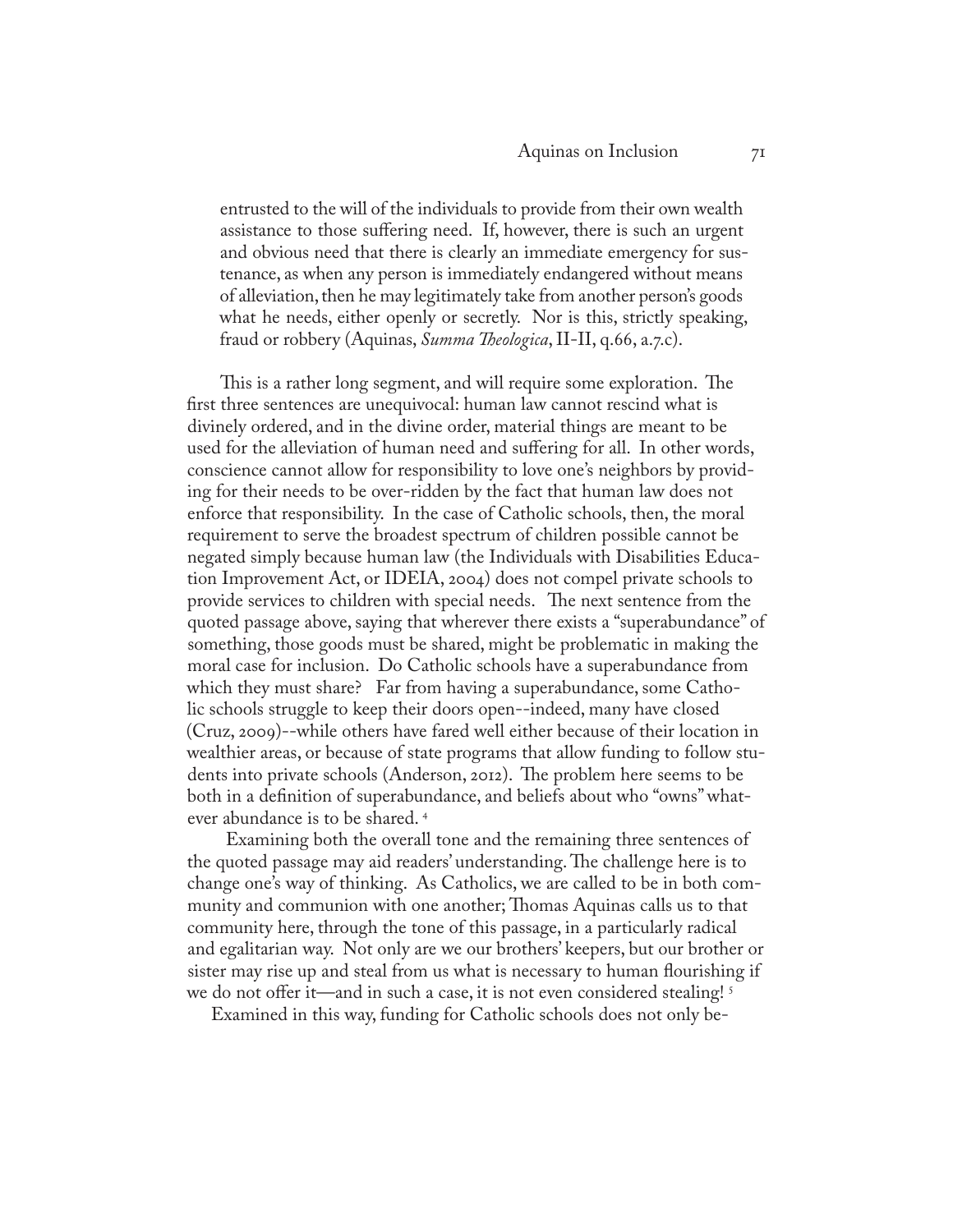long to enrolled families and/or the parishes funding the schools, but to all children whose families believe that their human vocation would best be achieved through Catholic education. It seems especially cruel that there are families who, through their parishes, support Catholic schools that their children cannot attend because of their disabilities. Whether what a community has is need, abundance, or superabundance, it is to be shared by all.

 The idea of sharing the bounty (or the burden) equally would seem to be affirmed in Aquinas's writing regarding the common good: "Consider now the fact that right reason points out that the common good must be preferred to private advantage and that each part of a whole is by nature dedicated to the good of the whole" (as cited in Clark, 1972, p. 283). What does Aquinas mean by "the common good?" Entire books have been written on this subject, so I can only allude here to a basic definition grounded in Catholic doctrine. The seven basic themes of CST noted earlier are all elements of the common good; reading them gives one a picture of the society (and, perhaps, of the Kingdom of Heaven) that would be achieved through working for it. The common good is achieved by loving God and neighbor throughout the shared human journey toward full human flourishing and eventual fulfillment in unity with God. Therefore, it is important to practice virtues that lead to seeking what is in the common good and shunning what is evil; in other words, seeking that which promotes *eudaimonia* for the many over the "private advantage" of the few.

 Having made a case here that the common good is achieved only when goods are shared, another concern for the modern reader regarding Aquinas's intentions might arise. Since he indicated that humans must use all *things* in common, was he referring only to physical goods, such as food and shelter,

<sup>4</sup> I do not wish to cast Catholic schools as greedy, selfish or rich. The two Catholic schools at which I taught were institutions that were run, in excellent fashion, on a shoestring, by a mission-driven, talented, and underpaid faculty and staff. In fact, according to neighborhood demographics, both schools "over-served" both poor children and children of color. Alas, the children whom we did not serve were those diagnosed with exceptional needs, for the very reason given earlier in this paper—no funds for staff training or program development—to my great regret.

<sup>5</sup> Pope Leo the XIII used this teaching in his ground-breaking 1891 encyclical Rerum Novarum (Translated as "About New Things", or "About Revolution") in which he addressed the conditions of the working masses as being little better than slavery. He warned the wealthy that if they did not give the poor what was needed for a decent standard of living that the poor would rise up with the Marxists and take what was theirs.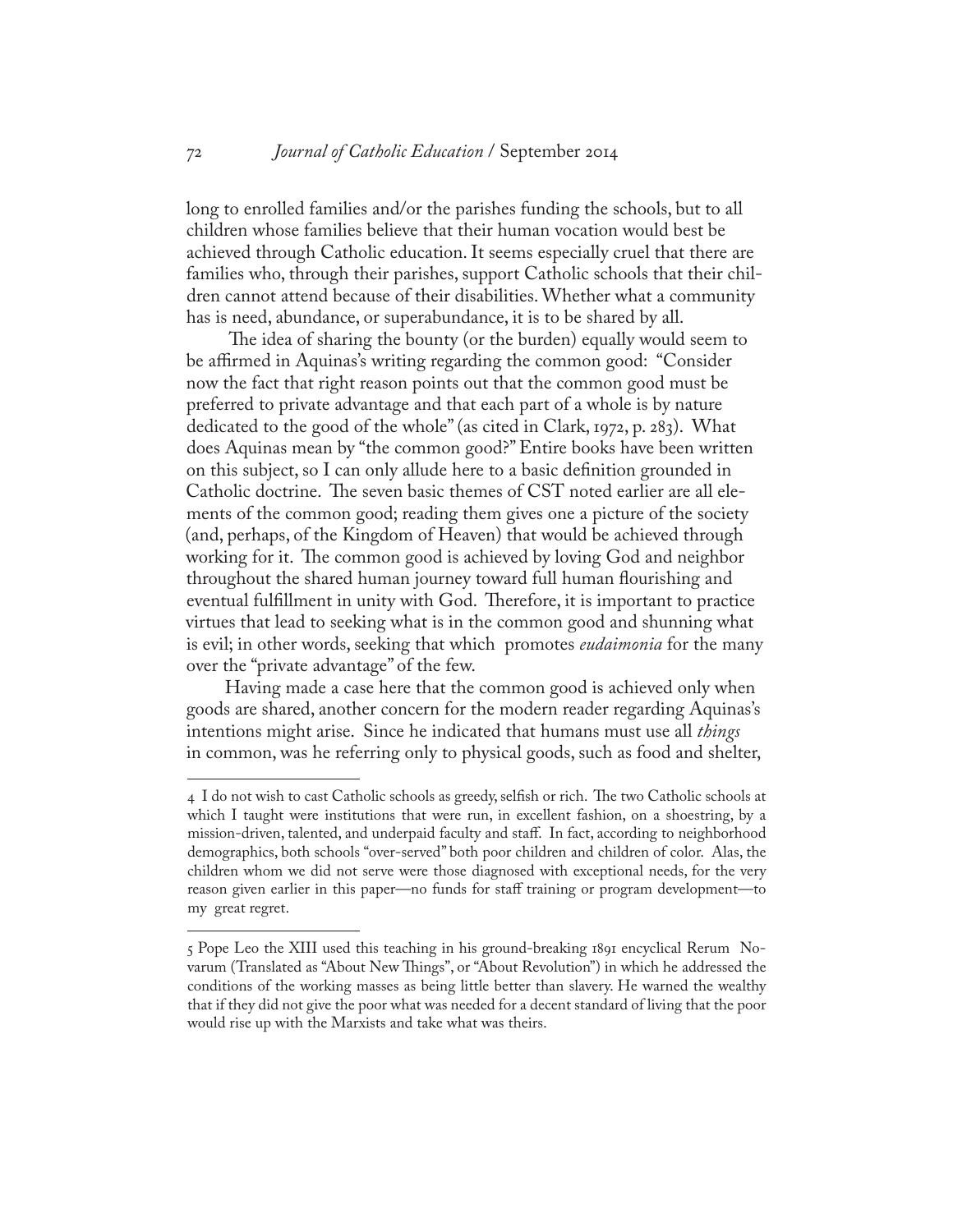rather than services, such as education? That might be a reasonable interpretation of common thought in his time. However, in the same sermon ("On Perfection," quoted in the paragraph above) Aquinas writes about the three degrees of perfection that should be aspirations of brotherly love.

The first degree of perfection lies in performing corporal works of mercy meeting the bodily needs of others as if one was meeting the needs of Jesus. "For the greater the goods we bestow on our neighbor, the greater the love" (Clark, 1972, p. 288). This plainly requires goods, and might entail service as well (as in Aquinas's reference here to the final judgment in Matt., 25; 31-46). The second degree of perfection requires meeting the spiritual needs of people but on the "natural plane" (Clark, 1972, p. 288). This would be rightly characterized as service, as Aquinas actually gives the example of "teaching the ignorant" (Clark, 1972, p. 288). The third and highest degree of perfection in brotherly love is found in those "who bestow spiritual and supernatural gifts upon their neighbor, such as teaching them about God and the things of God" (Clark, 1972, p. 289). Therefore, the extension of Aquinas's admonition to give to each what is needed to live decently and to flourish beyond including material goods to also include services, such as education, is justified.

 The purpose of this paper has been to reframe the way that those who run Catholic schools approach what can and cannot be offered to students. If the moral argument to offer inclusive services to children diagnosed with disabilities is accepted, many new questions arise. How inclusive can the services be? In other words, will all children be served, will most be served with the rest in public schools, or might there be a consortium or system of Catholic schools to offer a continuum of services? What are the practicalities, and what are the best practices? In other words, how would it work (Scanlan, 2009)? If the moral case to offer inclusive services is not accepted, are there any implications for those "choice" program schools that accept taxpayer money to cover part or all of a student's Catholic education? If Catholic schools cannot serve all children, is Catholic schooling the most effective way to educate children in the faith and to help them become their best possible selves?

#### **Possible Next Steps and New Questions for Research and Practice**

 As this article has demonstrated, many unanswered questions persist in discussions about how and whether all children with disabilities can be served in practice (rather than just in theory) alongside children without exceptionalities. While there is a strong movement in public schools for fully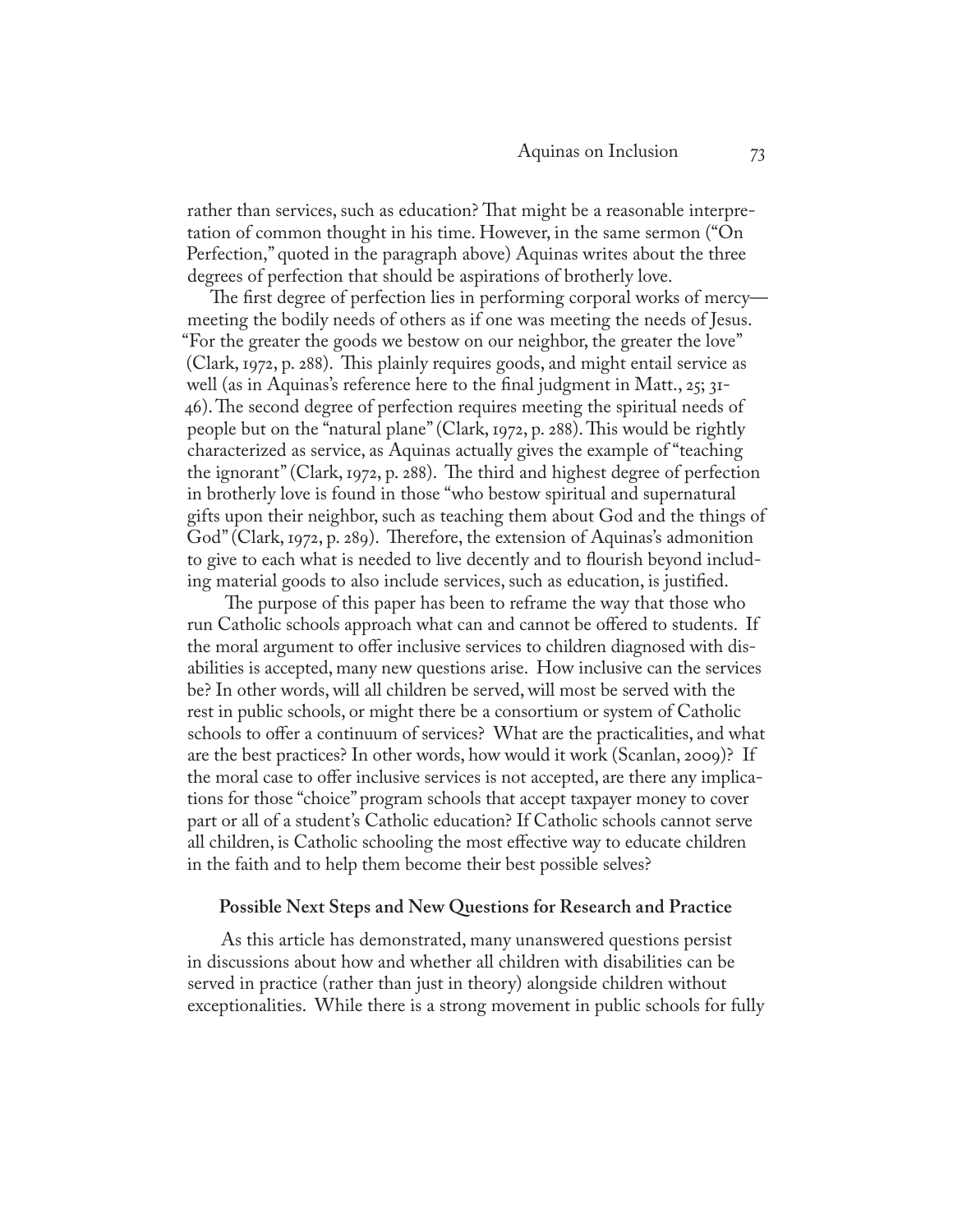including children with disabilities for most or all of the day,  $\mathrm{^6}$  there needs to be more exploration of how this would work in Catholic schools, which face numerous barriers to implementing new models for inclusion. The most common barrier to special educational services cited by administrators is funding for additional teachers, aides, therapists, renovation for accessibility, and equipment, including technology, (Scanlan, 2008, Durow, 2007, Bello, 2006) while one of the major barriers reported by teachers is lack of training (Durow, 2007, McDonald, 2008). Durow (2007) summed up the main barriers to offering special educational services in Catholic schools as inadequate funding, inaccessible buildings, insufficient teacher preparation and confidence, and as a part of the problem that was addressed in this paper, "inconsistent commitment from parishes and boards" (p. 487).

The question of funding, while not solved by any stretch of the imagination, has seen a number of partial solutions proposed. Catholic schools have funded special educational services through tuition, donations, grants, and federal funds (Bello, 2006). Parents have borne the brunt of fundraising in some cases, either by paying extra tuition to cover the cost of services (Chandler, 2010) which seems antithetical to CST, or through formation of parents' groups around the country (i.e. FIRE in Kansas, Exceptional Catholic in Minnesota, and the Catholic Coalition for Special Education in Maryland) which have raised both funds and awareness. Several authors have done in-depth research on the legal requirements and the use of federal, state and local funding afforded to private (including Catholic) schools under IDEA/ IDEIA 2004, and the (Vocational) Rehabilitation Act of 1973. None of the proposed solutions would fully fund special educational services for students except those with mildly to moderately handicapping conditions <sup>7</sup> —but, even that would be a start. Scanlan (2009), the NCEA ( $Q & A$  on Serving Children with Disabilities, 2011), and others have elaborated which services are eligible for public funding through the above mentioned laws, and to what extent, but there needs to be further dissemination to decision-makers.

Catholic administrators report that, aside from money, they need a blue-

<sup>6</sup> For an extensive step-by-step overhaul of public schooling from segregated to inclusive special educational services, see Fraturra & Capper (2007), *Leading for social justice: Transforming schools for all learners*. Thousand Oaks, CA: Corwin Press.

<sup>7</sup> Scholarly and legal definitions refer to students as having disabilities, handicapping conditions, and special or exceptional needs interchangeably, as is the case here. These terms refer to students who have been diagnosed with a need that requires more services than are normally afforded to children in order to be successful in school (Turnbull et al, 2006).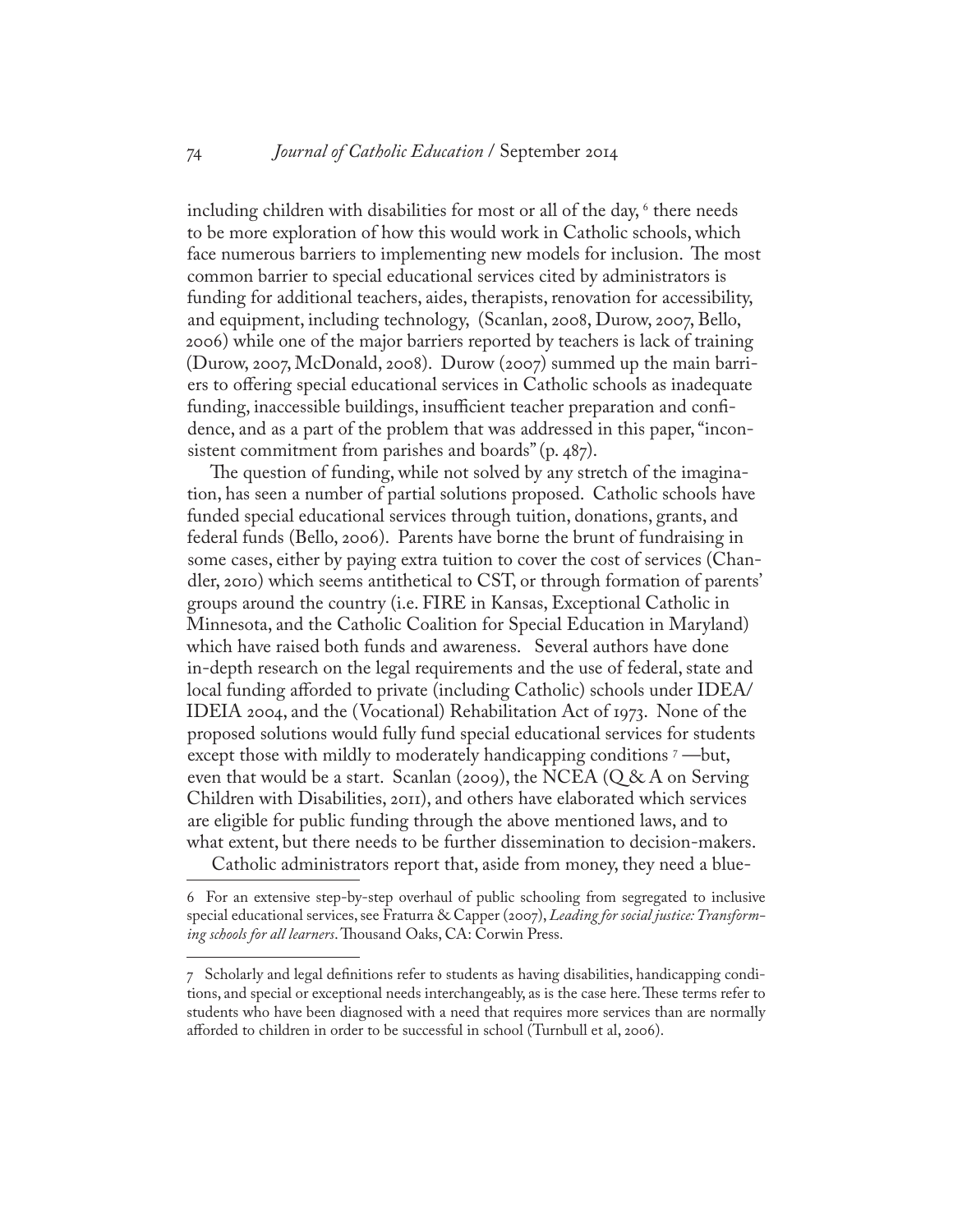print for how to include children with special needs (Scanlan, 2009). While there may be a perception that there is a dearth of material available on programming, there are actually a fair number of books and articles which propose models that Catholic schools might (and do) use to offer services to students diagnosed with disabilities. They could be gathered into five broad categories:

1. *Consultant* models (Scanlan, 2008; Durow, 2007) in which Catholic schools would take advantage of consultant services offered to teachers in private schools serving children with IEP's (funded by IDEA), or children with 504 plans<sup>8</sup> (funded by the Rehabilitation Act) and/or schools might hire consultants with their own funds;

2. *Collaboration* models (DeFiore, 2006; Russo et al., 2002), in which Catholic schools would band together to offer services of one type at each school (i.e. for students with learning disabilities at one school, services for children with cognitive delays at another);

3. *Teacher's Aide/Tutor models* (Crowley & Shawn, 2007; Durow, 2007) that use teacher's aides or tutors trained to work individually with children diagnosed with special needs;

4. *Resource Room models* (DeFiore, 2006; Durow, 2007) that follow the public school resource room model of hiring licensed special educators, usually involving finding some funding through proportionate set-asides from IDEA; or,

5. *Retraining models* (MacDonald, 2008; Scanlan 2009; Storz & Nestor, 2007) that are based upon retraining staff to be radically inclusive through methods such as universal design and/or patterned after the program known through IDEA as Response to Intervention, or RtI. 9 This type of model usually requires grant money to provide the extensive training needed.<sup>10</sup>

<sup>8 504</sup> plans are part of the 1973 Rehabilitation Act, and are meant to make education accessible to all students. At the request of the parents or the school, the local school district can help to develop a plan for "reasonable" modifications to curriculum, instruction and facilities, which are less extensive than those required by IDEA.

<sup>9</sup> RtI is a pre-referral process designed so that fewer children will be diagnosed with exceptionalities and to help more children have their needs met in the regular classroom. There are three progressively more intensive "tiers" which use research proven strategies tailored to specific children or children who fit a particular learning profile. (Vaughn, Bos & Schumm, 2013)

<sup>10</sup> This type of model is the one most strongly defended by proponents of CST (Scanlan, 2009), who believe that most pull out models are antithetical to the tenets of CST.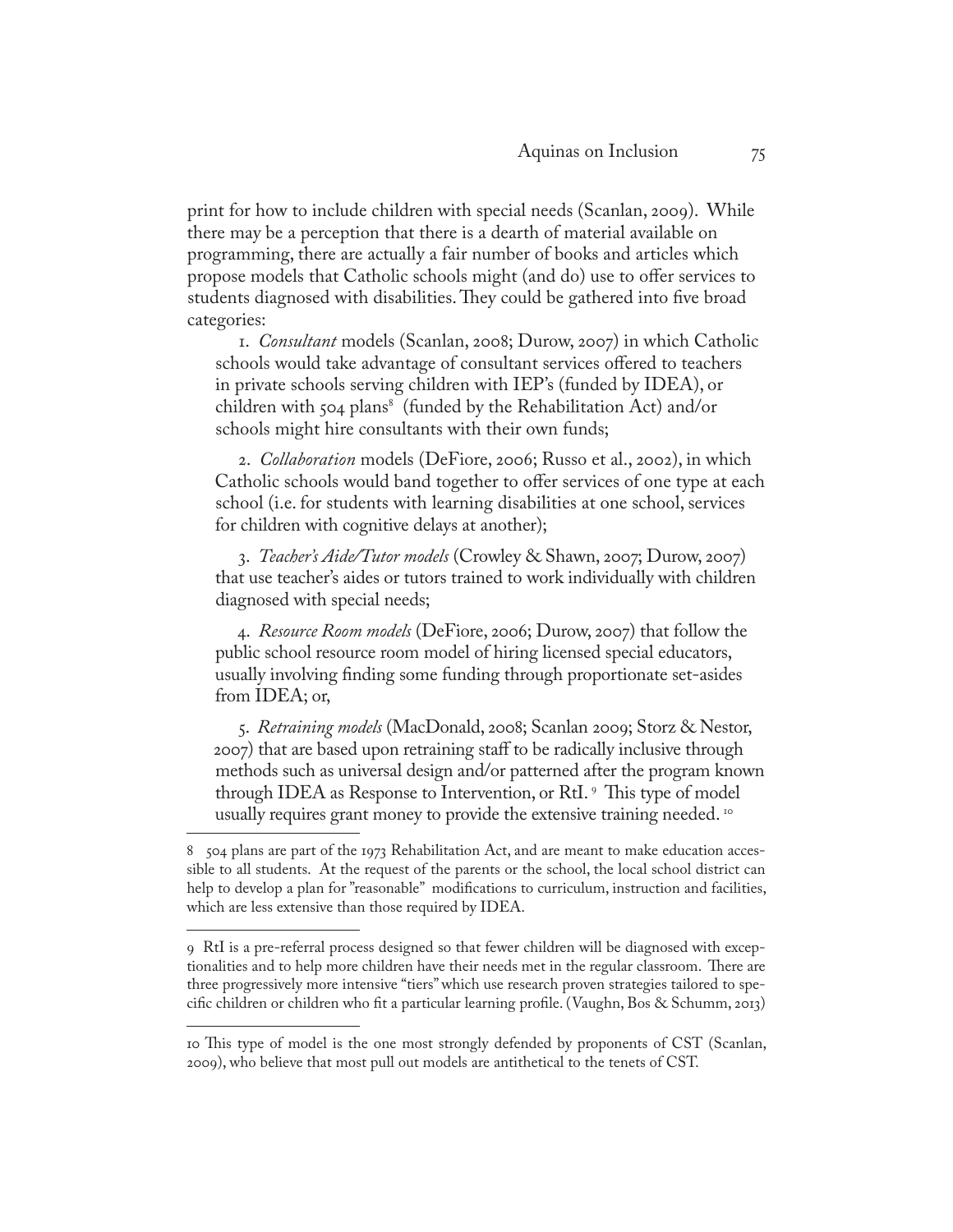Each model has strengths and weaknesses, and while most do not easily offer solutions to the funding problem, they do provide a body of theoretical blueprints, and in some cases, actual working reports from the field (Durow, 2007; Crowley, 2007), which would provide a choice of ways to successfully include children with special needs. There is also a wealth of practitioner literature from special education practice in public schools (Vaughn, Bos, & Schumm, 2013; Tomlinson & McTighe, 2006), which could be applied either directly or indirectly.

#### **Conclusion**

 The reader may be left feeling there are more questions raised than answered here. However, the first step *must* be an embrace of the idea that our schools should look like the Kingdom of Heaven. The teachings of St. Thomas Aquinas cited here and the seven basic tenets of Catholic social teaching both strongly support a moral mandate for offering inclusive services in Catholic schools. The teachings of Aquinas and CST would lead Catholic educators, by picturing those with whom Jesus chose to associate while on earth, to envision our Catholic schools populated with those who others might consider outcasts, those who He loved—a group of people that would certainly include children with special needs.

 Now, just as with building the Kingdom of Heaven, all we have to do is make it happen.

#### **References**

- Anderson, J. (2012, August 19). To survive, a Catholic school retools for a wealthier market. *The New York Times*, p. A1.
- Aristotle. (1999). *Nicomachean ethics*. (2nd ed., T. H. Irwin, Trans.). Indianapolis, IN: Hackett Publishing.
- Aud, S., Wilkinson-Flicker, S., Kristapovich, P., Rathbun, A., Wang, X., and Zhang, J. (2013). *The condition of education 2013* (NCES 2013-037). U.S. Department of Education, National Center for Education Statistics. Retrieved from [http://nces.ed.gov/](http://nces.ed.gov/pubs2013/2013037.pdf) [pubs2013/2013037.pdf](http://nces.ed.gov/pubs2013/2013037.pdf)
- Bello, D.A. (2006). The status of special education services in Catholic high schools: Attributes, challenges and needs. *Exceptional Children*. 72(4), pp. 461-481. doi: 10.1177/001440290607200405

Brady, B. V. (2008). *Essential Catholic social thought*. Maryknoll, NY: Orbis Publishing

Booth, W.C., Colomb, G.G. and Williams, J.M. (2003). The craft of research. Chicago, IL: University of Chicago Press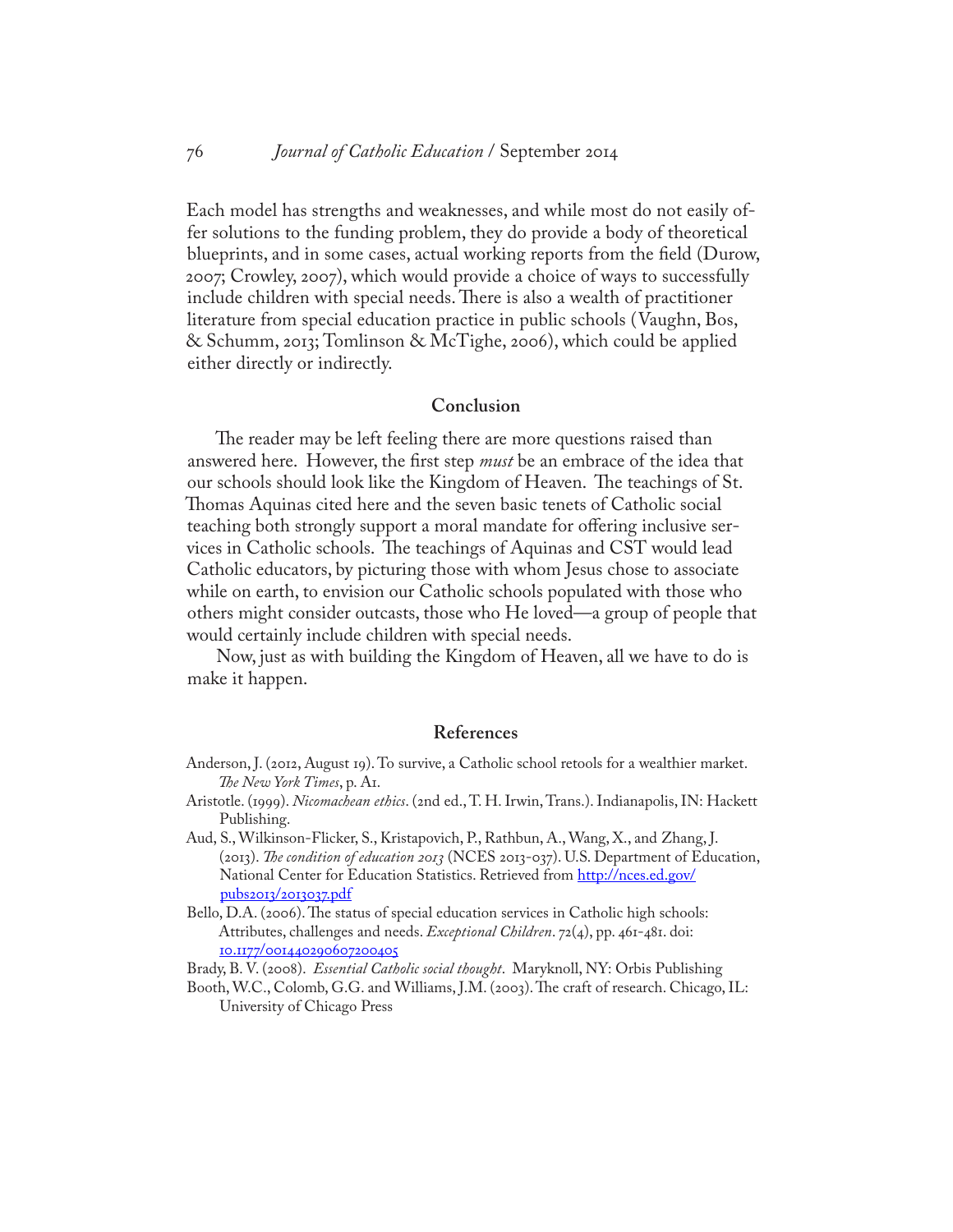- Clark, M. T. (1972). *An Aquinas reader: Selections from the writings of Thomas Aquinas.* Garden City, NY: Doubleday/Image Books.
- Chandler, M. A. (2010, February 23). One faith, one school. *The Washington Post*.

Congregation on the Doctrine of Faith. (1984). Instruction on certain aspects of the "Theology of Liberation." Retrieved from the Vatican website: http://www.vatican.va/ roman\_curia/congregations/cfaith/documents/rc\_con\_cfaith\_doc\_19840806\_theologyliberation\_en.html

- Crowley, A. L. W., & Shawn, S. (2007). Supporting children with disabilities in the Catholic schools. *Catholic Education: A Journal of Inquiry and Practice, 10*(4), 508-523.
- Cruz, G. (2009, October 12). Looking for solutions to the Catholic school crisis. *Time Magazine*. Retrieved from http://content.time.com/time/nation/ article/0,8599,1929589,00.html
- DeFiore, L. (2006). The state of education in Catholic schools. *Catholic Education: A Journal of Inquiry and Practice, 9*(4), 453-465.
- Durow, W. P. (2007). Including and serving students with special needs in Catholic schools: A report of practices. *Catholic Education: A Journal of Inquiry & Practice, 10*(4), 473-489.
- Fratura, E. M., & Capper, C. A. (2007). *Leading for social justice: Transforming schools for all learners.* Thousand Oaks, CA: Corwin Press.
- McDonald, A. T. (2008). *An exploration of primary level special education practices in the Catholic elementary school*. (Doctoral dissertation). Retrieved from Proquest Dissertations & Theses Database (UMI No. 3345280)
- National Catholic Education Association. (2011). *Q & A on serving children with disabilities*. Washington, D.C.: NCEA
- PaulVI. (1965). *Gaudium et spes*: Pastoral constitution on the Church in the modern world. Retrieved from http://www.vatican.va/archive/hist\_councils/ii
- Paul VI. (1971). *Octogesima adveniens: Apostolic letter of Pope Paul VI*. Retrieved from http:// www.vatican.va/holy\_father/paul\_vi/apost\_letters
- Russo, C.J., Massucci, J.D., Osborne, A.G. & Cattaro, G.M. (2002). *Catholic schools and the law of special education: A reference guide.* Washington, D.C.: National Catholic Education Association (NCEA).
- Salend, S. J., & Duhaney, L. M., (1999). The impact of inclusion on students with and without disabilities and their educators. *Remedial and Special Education, 20*(2), 114-126. doi: 10.1177/074193259902000209
- Scanlan, M. K. (2008). The grammar of Catholic schooling and radically "Catholic" schools. *Catholic Education: A Journal of Inquiry and Practice. 12*(1), 25-54.
- Scanlan, M. K. (2009). *All are welcome: Inclusive service delivery in Catholic schools*. Notre Dame, IN: Alliance for Catholic Education Press.
- Staub, D. (2005). *Inclusion and the other kids: Here's what research shows so far about inclusion's effect on nondisabled students*. Tempe, AZ: National Institute for Urban School Improvement. Retrieved from http://www.urbanschools.org/pdf/OP\_Kids.pdf
- Storz, M. G., & Nestor, K. R. (2007). *They call us to justice: Responding to the call of the Church and our students*. Washington, D.C.: National Catholic Education Association.
- Tomlinson, C.A., & McTighe, J. (2006). *Integrating differentiated instruction and understanding by design*. Alexandria, VA: Pearson Publishing.